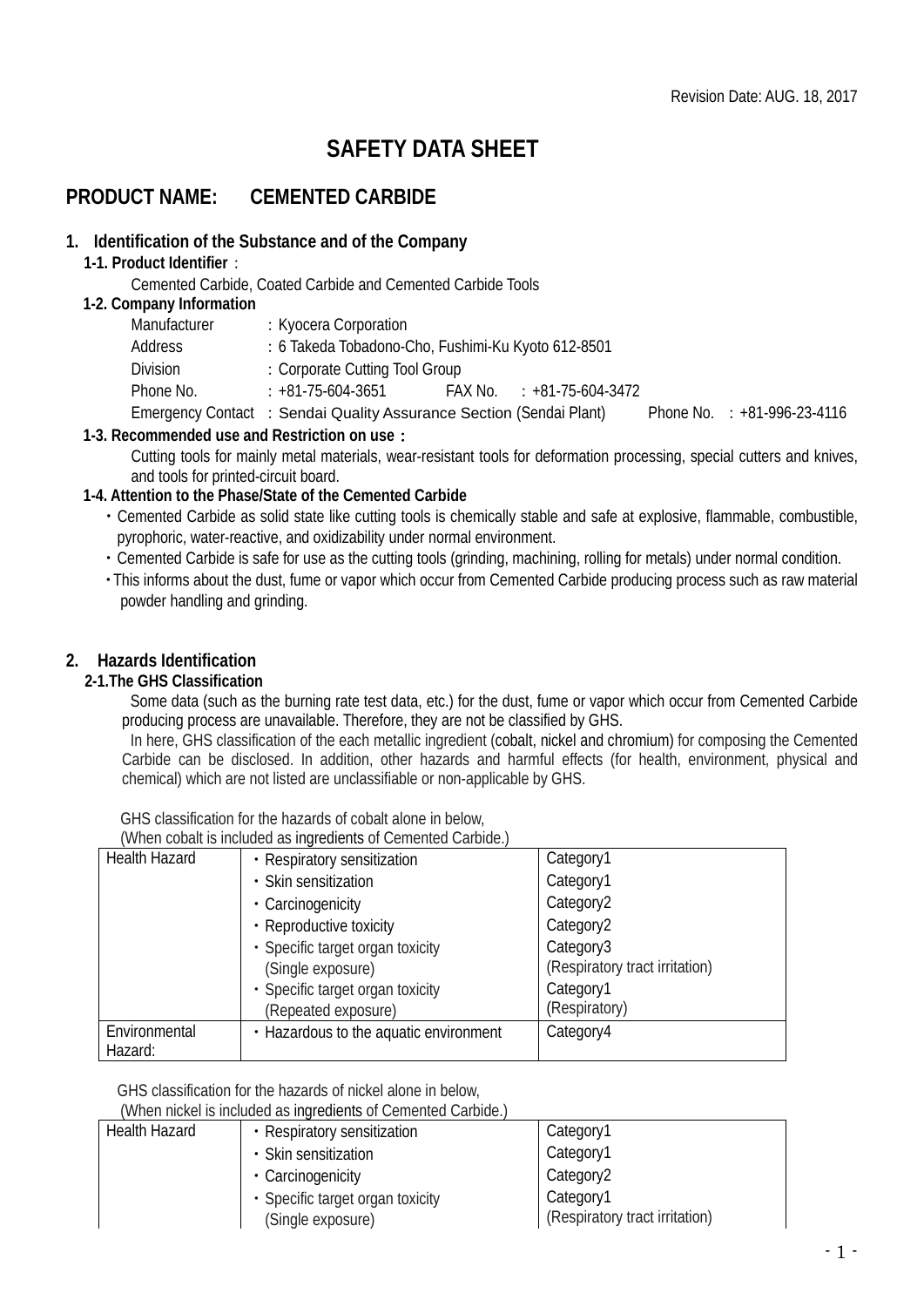|                          | • Specific target organ toxicity<br>(Repeated exposure) | Category1<br>(Respiratory) |
|--------------------------|---------------------------------------------------------|----------------------------|
| Environmental<br>Hazard: | • Hazardous to the aquatic environment                  | Category4                  |

GHS classification for the hazards of chromium alone in below,

(When chromium is included as ingredients of Cemented Carbide.)

| <b>Health Hazard</b> | · Serious eye damage             | Category2B                     |
|----------------------|----------------------------------|--------------------------------|
|                      | • Respiratory sensitization      | Category1                      |
|                      | • Skin sensitization             | Category1                      |
|                      | • Germ cell mutagenicity         | Category <sub>2</sub>          |
|                      | · Specific target organ toxicity | Category <sub>2</sub>          |
|                      | (Single exposure)                | (Respiratory tract irritation) |
|                      | · Specific target organ toxicity | Category3                      |
|                      | (Repeated exposure)              | (Respiratory)                  |

## **2-2. GHS Label Elements**

GHS label elements of the each metallic ingredients (cobalt, nickel and chromium) for composing the Cemented Carbide can be disclosed in below.

|                               | Cobalt                                                                                                                                                                                                                                                                                                                                                                                                                       | Nickel                                                                                                                                                                                                                                                                                                                                              | Chromium                                                                                                                                                                                                                                                     |
|-------------------------------|------------------------------------------------------------------------------------------------------------------------------------------------------------------------------------------------------------------------------------------------------------------------------------------------------------------------------------------------------------------------------------------------------------------------------|-----------------------------------------------------------------------------------------------------------------------------------------------------------------------------------------------------------------------------------------------------------------------------------------------------------------------------------------------------|--------------------------------------------------------------------------------------------------------------------------------------------------------------------------------------------------------------------------------------------------------------|
| Hazard<br>Pictograms:         |                                                                                                                                                                                                                                                                                                                                                                                                                              |                                                                                                                                                                                                                                                                                                                                                     |                                                                                                                                                                                                                                                              |
| Signal Words:                 |                                                                                                                                                                                                                                                                                                                                                                                                                              | Danger                                                                                                                                                                                                                                                                                                                                              |                                                                                                                                                                                                                                                              |
| Hazard<br>Statements :        | · Risk of causing allergies,<br>asthma or breathing<br>difficulties if inhaled.<br>• Risk of causing an<br>allergic skin reaction.<br>• May cause cancer.<br>• May cause adverse<br>effects on fertility or the<br>unborn child.<br>• Risk of respiratory<br>irritation.<br>• Cause of respiratory<br>failure due to long-term or<br>repetitive exposure.<br>• May be harmful to<br>aquatic life due to<br>long-term effects | • Risk of causing allergies,<br>asthma or breathing<br>difficulties if inhaled.<br>• Risk of causing an<br>allergic skin reaction.<br>• May cause cancer.<br>• Respiratory and kidney<br>disorders<br>• Cause of respiratory<br>failure due to long-term or<br>repetitive exposure.<br>. May be harmful to aquatic<br>life due to long-term effects | • Risk of causing allergies,<br>asthma or breathing<br>difficulties if inhaled.<br>• Risk of causing an<br>allergic skin reaction.<br>· Suspected of causing<br>genetic disease<br>· Failure to systemic<br>toxicity<br>• Risk of respiratory<br>irritation. |
| Precautionary<br>Statements : | <b>[Prevention]</b><br>· Obtain safety instructions* before use.<br>exposure.<br>· Wear suitable protective gloves.<br>. Do not breathe dust, fume or vapor.<br>· Do not eat, drink or smoke in handling area.<br>· Wash skin thoroughly after handling.<br>. Do not release into the environment.<br><b>[Responses]</b>                                                                                                     | · Do not handle until all safety precautions have been read and understood.<br>. Use appropriate personal protection and ventilation system keeping away from<br>. When insufficient ventilation, wear respirator as required.                                                                                                                      |                                                                                                                                                                                                                                                              |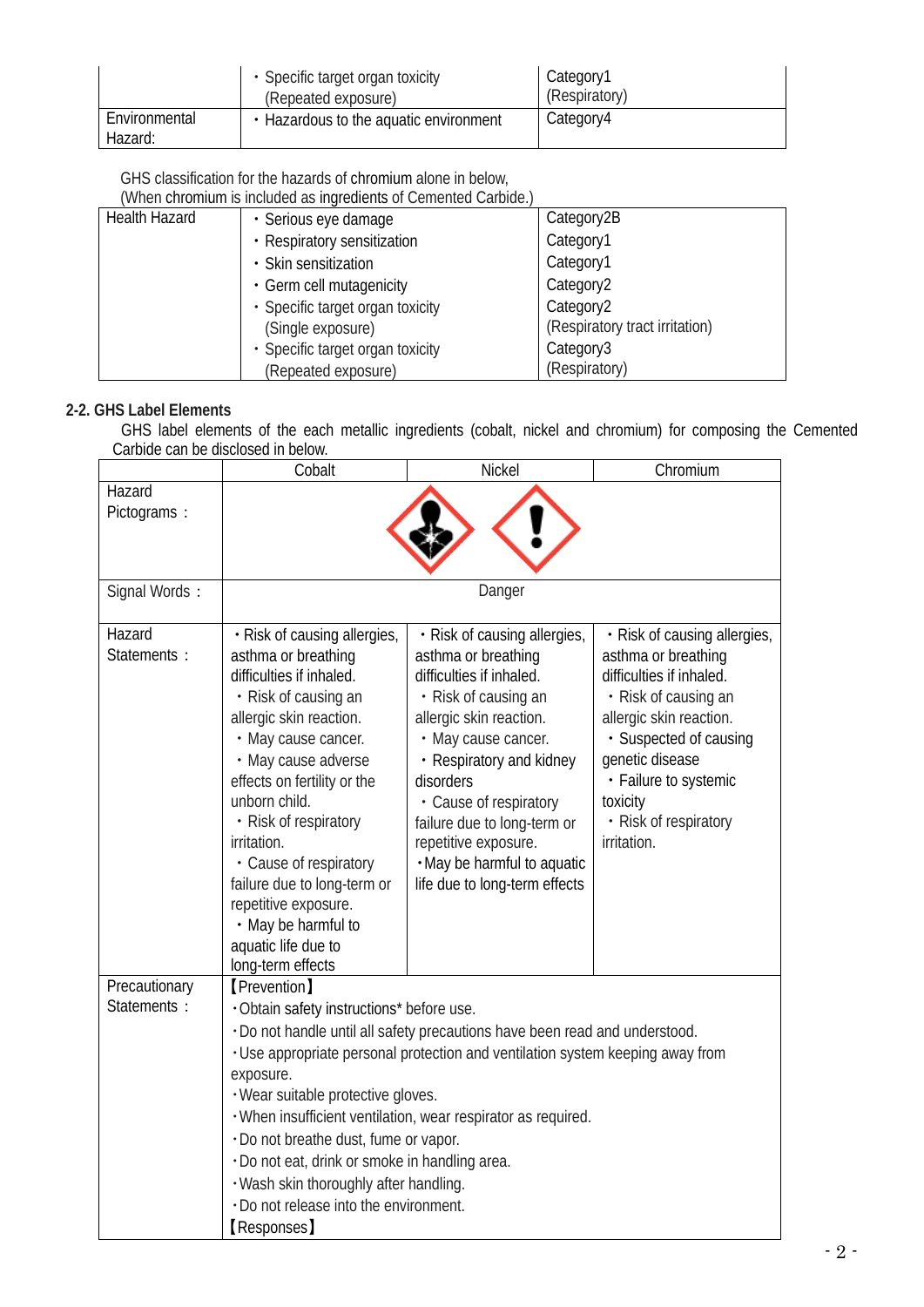| . If inhaled, move to fresh air and take a rest with posture easy to breathe.           |
|-----------------------------------------------------------------------------------------|
| · If respiratory symptoms occurs, contact a doctor.                                     |
| . When feeling ill, get medical advice/attention.                                       |
| · Take off contaminated clothing and wash before reuse.                                 |
| · If on skin, rinse away immediately with a large amount of water and soap.             |
| . If skin irritation occurs, contact a doctor and get medical advice/attention.         |
| · If exposed or concerned, get medical advice/attention.                                |
| . If dust is in eyes, immediately wash away with clean water (remove the contact lenses |
| if possible). If irritation persists, get medical advice/attention.                     |
| · If a large amount of dust is swallowed, get medical advice/attention after ingesting  |
| plenty of water to dilute.                                                              |
| [Storage]                                                                               |
| . Avoid sudden changes of temperature and high humidity for storage.                    |
| [Disposal]                                                                              |
| . Dispose of contents/container to an approved waste disposal plant under the laws.     |

\*For safety instructions, refer to the Japan Cutting & Wear-resistant Tool Association website (<http://www.jta-tool.jp/>).

## **3. Composition/Information on Ingredients**

- ・ Cemented carbide may be coated with the following materials: TiN, TiC, Ti(C, N), (Ti, Al)N, Al<sub>2</sub>O<sub>3</sub>, DLC, (Al, Ti, M)N : M represents one or more metal elements selected from the group consisting of Si, Cr, Mo, W and Nb.
- Distinction between substance and mixture : Mixture (Alloyed Metal)
- ・ Ingredients and concentration or concentration range (composition) of the Cemented Carbide

| Ingredient              | Chemical<br>Formula | CAS#       | Official<br>Number, Law for<br>PRTR* | <b>Industrial Safety</b><br>and Health<br>Law(Official<br>Number) | Composition<br>mass% |
|-------------------------|---------------------|------------|--------------------------------------|-------------------------------------------------------------------|----------------------|
| Tungsten Carbide        | <b>WC</b>           | 12070-12-1 | N/A                                  | N/A                                                               | $55 - 96$            |
| Tantalum Carbide        | TaC                 | 12070-06-3 | N/A                                  | N/A                                                               | $0 - 20$             |
| Niobium Carbide         | <b>NbC</b>          | 12069-94-2 | N/A                                  | N/A                                                               | $0 - 20$             |
| <b>Titanium Carbide</b> | TiC                 | 12070-08-5 | N/A                                  | N/A                                                               | $0 - 20$             |
| Zirconium Carbide       | ZrC                 | 12070-14-3 | N/A                                  | Appendix 9-313                                                    | $0 - 5$              |
| <b>Titanium Nitride</b> | TiN                 | 25583-20-4 | N/A                                  | N/A                                                               | $0 - 5$              |
| Vanadium Carbide        | VC                  | 12070-10-9 | Class- $I: 321$                      | N/A                                                               | $0 - 5$              |
| Cobalt                  | Co                  | 7440-48-4  | Class-I: 132                         | Appendix 9-172                                                    | $0 - 30$             |
| <b>Nickel</b>           | Ni                  | 7440-02-0  | Class- $I: 308$                      | Appendix 9-418                                                    | $0 - 30$             |
| Chromium                | Cr                  | 7440-47-3  | Class- $I: 87$                       | Appendix 9-142                                                    | $0 - 5$              |

\*Law for PRTR : Law concerning Reporting, etc. of Releases to the Environment of Specific Chemical Substances and Promoting Improvements in Their Management.

- ・For the details regarding the content of the designated chemical material such as cobalt, nickel, chromium, and vanadium carbide (effective digit: 2), please contact to the above address.
- ・Even if the cemented carbide do not contain cobalt, nickel, chromium as an active ingredient may include cobalt, nickel, chromium as an impurity.

## **4. First-Aid Measures**

#### **Inhalation :**

- ・If the high concentration of dust is inhaled or respiratory symptoms (coughs, gasping, shortness of breath, etc.) are experienced, move to fresh air and take a rest with posture easy to breathe. If breathing difficulties occur, administer oxygen inhalation. If breathing has stopped, immediately administer artificial respiration and get medical advice/attention.
- ・If irritation or rash persists, get medical advice and attention.

#### **Skin Contact :**

- ・If dust is contacted with skin, take off contaminated clothing and rinse the affected area with soapy water thoroughly.
- ・If irritation or rash persists, get medical advice/attention.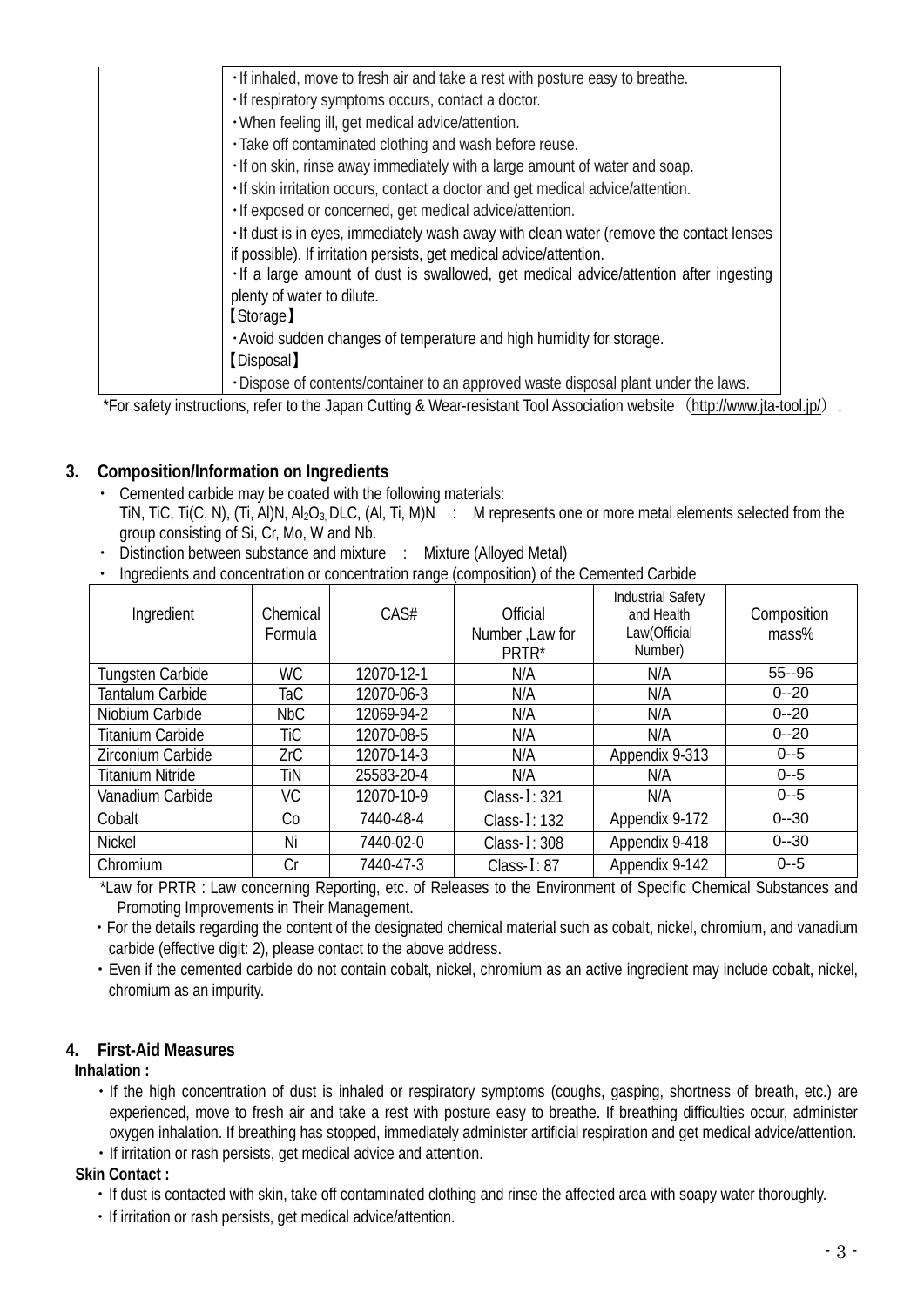### **Eye Contact :**

- ・If dust in eyes, immediately wash away with clean running water. (remove the contact lenses if possible).
- ・If irritation persists, get medical advice/attention.

#### **Ingestion :**

・If a large amount of dust is swallowed, get medical advice/attention after ingesting plenty of water to dilute.

### **5. Fire Fighting Measures**

#### **Extinguishing Media**

・To extinguish the fire of dust, use dry sand, expanded vermiculite, dilatable perlite, ABC type (general, oil, electric fire) powder extinguishers or water (no water allowed for the dust containing cut powders of light metal such as magnesium and aluminum).

#### **Special Firefighting Procedures:**

・In fighting a fire, wear a protective clothing, dust-proof respirator or respiratory protective equipment.

#### **6. Accidental Release Measures**

#### **Personal Precautions**

・It is recommended that someone who cleans dust should wear clothing and respiratory protective equipment to minimize exposure.

#### **Environmental Precautions**

・Dispose of dust as industrial wastes and prevent release in water systems.

#### **Containment and Cleanup Methods and Equipment**

・If there is dust which occur from Cemented Carbide producing process, isolate the area and remove with a cleaner equipped with a filter which can take up fine particles very efficiently. If appropriate removing methods are not available, sweep with water sprayers or wet mops.

## **7. Handling and Storage**

#### **Handling:**

- ・If the disperse of dust containing cobalt or nickel is concerned, provide local exhaust ventilation and use personal protective equipment to minimize exposure to human body.
- ・Obtain safety instructions before use.
- ・Do not handle until all safety precautions have been read and understood.
- ・Do not breathe dust, fume or vapor.
- ・Do not eat, drink or smoke in handling area.
- ・Wash skin thoroughly after handling.
- ・Do not release into the environment.

#### **Storage:**

・Avoid sudden changes of temperature and high humidity for storage.

#### **8. Exposure Controls/Personal Protection**

#### **Exposure Prevention**

・Permissible concentration in working environment (reference value)

|                         | Chemical  | OSHA*PEL*                  | ACGIH*TLV*                 | JSOH*OEL*              |
|-------------------------|-----------|----------------------------|----------------------------|------------------------|
| Ingredient              | Formula   | mq/m <sup>3</sup>          | mq/m <sup>3</sup>          | mq/m <sup>3</sup>      |
|                         |           | (Metal dust concentration) | (Metal dust concentration) | Respirable dust conc.) |
| Tungsten Carbide        | <b>WC</b> | 5(as W)                    | $5$ (as W)                 | N/A                    |
| Tantalum Carbide        | TaC       | 5(as Ta)                   | 5(as Ta)                   | N/A                    |
| <b>Titanium Carbide</b> | TiC       | N/A                        | N/A                        | N/A                    |
| Niobium Carbide         | NbC       | N/A                        | N/A                        | N/A                    |
| Zirconium Carbide       | ZrC       | N/A                        | N/A                        | N/A                    |
| <b>Titanium Nitride</b> | TiN       | N/A                        | N/A                        | N/A                    |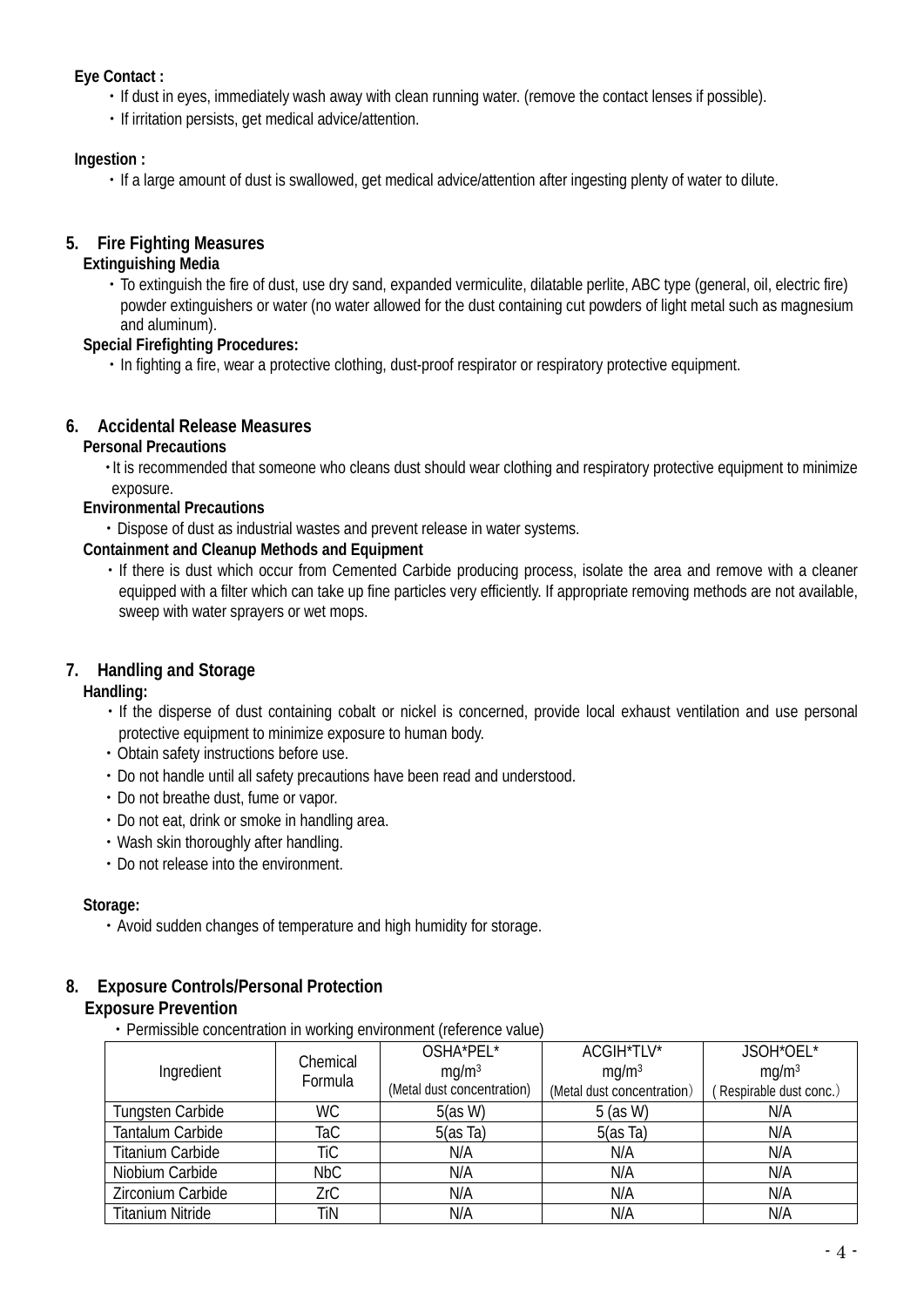| Carbide<br>Vanadium | $\sim$<br>◡ | N/A | N/A              | N/A  |
|---------------------|-------------|-----|------------------|------|
| Cobalt              | Uν          | v.  | $\Omega$<br>v.vz | 0.05 |
| Nickel              | Ni          |     | ن ا              | .    |
| Chromium            | ◡           |     | v.J              | v.J  |

\* OSHA: Occupational Safety & Health Administration U.S. Department of Labor

- \* PEL: Permissible Exposure Limit
- \* ACGIH: American Conference of Governmental Industrial Hygienists Inc.<br>\* TLV: Threshold Limit Value
- Threshold Limit Value
- \*JSOH: Japan Society for Occupational Health
- \*OEL: Occupational Exposure Limit<br>\* N/A: Not Applicable
- Not Applicable

#### **Facility measures**

Provide local exhaust ventilation so that dusts in the air may not exceed the exposure limits in the above table. It is to be noted that management concentration of the cobalt (and its inorganic compounds) is to be 0.02mg/m<sup>3</sup> in accordance with the working environment assessment standard by Japanese Minister of Health, Labour and Welfare under the paragraph (2), Article 65-2 of the Industrial Safety and Health Act in Japan.

In addition, cobalt (and its inorganic compounds) in the storage or handling, and that to take the necessary action conforming to the Ordinance on Prevention of Hazards due to Specified Chemical Substances.

#### **Protective Measures**

- ・Respiratory Protection: Dust-proof respirators and respiratory protective equipment are recommended.
- ・Hand Protection: Protective gloves for dust are recommended.
- ・Eye Protection: Safety glasses with side shields or goggles are recommended.
- ・Skin & Body Protection: Avoid direct skin contact with dust.

 Clean up deposited dust on clothing, rags, etc. by washing or absorbing with suitable filters but not by whisking off. Change the contaminated clothing into clean one.

#### **Hygiene Measure**

Wash skin thoroughly after handling.

#### **9. Physical and Chemical Properties**

| Appearance:           | Dark gray color                                                                     |
|-----------------------|-------------------------------------------------------------------------------------|
|                       | (In case of the coated or surface treated cemented carbide, the appearance color is |
|                       | often different.)                                                                   |
| Odor:                 | Odorless                                                                            |
| pH:                   | No data available                                                                   |
| Melting Point:        | No data available                                                                   |
| <b>Boiling Point:</b> | No data available                                                                   |
| Flash Point:          | No data available                                                                   |
| Vapor Pressure:       | No data available                                                                   |
| Specific Gravity:     | $11.0 - 15.5$                                                                       |
| Solubility:           | <b>Insoluble</b>                                                                    |

## **10. Stability and Reactivity**

 A grain of dust which occur from Cemented Carbide producing process is very fine and under the specific conditions in which the dusts are mixed with grinding oil with low flash point, it is possible to become pyrophoric. If dusts under very flammable conditions are dispersed in the air, it is possible to explode.

The each metallic ingredients (cobalt, nickel and chromium) for composing the cemented carbide has the following information about stability and reactivity under specific conditions.

Stability and reactivity of cobalt alone in below,

(When cobalt is included as ingredients of Cemented Carbide.)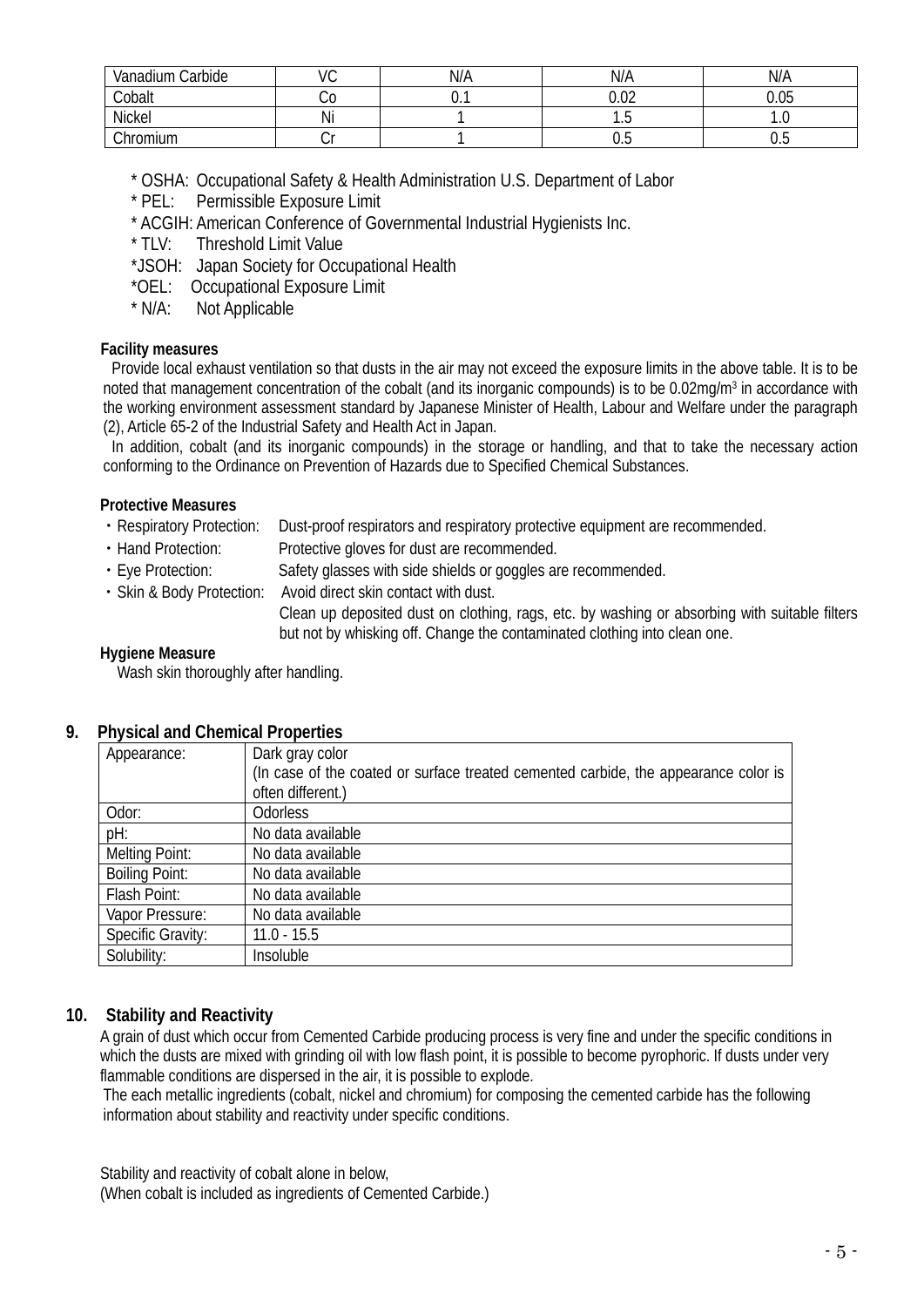| Stability:                        | Stable to heat and contact with water                           |  |
|-----------------------------------|-----------------------------------------------------------------|--|
|                                   | Ignite spontaneously in air                                     |  |
| Hazardous reactions:              | It reacts with strong oxidizing agents                          |  |
|                                   | It reacts violently with oxygen, and it poses a risk of fire or |  |
|                                   | explosion                                                       |  |
|                                   | It reacts violently with acid to generate hydrogen              |  |
| Conditions to avoid:              | Contact with incompatible materials                             |  |
| Incompatible materials:           | Strong oxidizing agents, acid                                   |  |
| Hazardous decomposition products: | By combustion, cobalt oxide and fumes of cobalt oxide may       |  |
|                                   | <b>OCCUL</b>                                                    |  |

Stability and reactivity of nickel alone in below,

(When nickel is included as ingredients of Cemented Carbide.)

| Stability:                        | It is considered stable in storage and handling in accordance<br>with the laws and regulations                                                                                                                                  |  |
|-----------------------------------|---------------------------------------------------------------------------------------------------------------------------------------------------------------------------------------------------------------------------------|--|
| Hazardous reactions:              | Metallic nickel is usually stabilized against oxidation by the<br>oxide film, fresh metal surfaces without oxide film is rapidly<br>oxidized by air. Thus, fresh metallic nickel powder, there is a<br>risk of ignition in air. |  |
| Conditions to avoid:              | No data available                                                                                                                                                                                                               |  |
| Hazardous decomposition products: | No data available                                                                                                                                                                                                               |  |

#### Stability and reactivity of chromium alone in below,

(When chromium is included as ingredients of Cemented Carbide.)

| Stability:                        | Stable under normal handling conditions                           |  |
|-----------------------------------|-------------------------------------------------------------------|--|
| Hazardous reactions:              | Reacts violently with strong oxidizing agents such as             |  |
|                                   | hydrogen peroxide, it poses a risk of fire or explosion.          |  |
|                                   | It reacts with dilute hydrochloric acid and dilute sulfuric acid. |  |
| Conditions to avoid:              | The alkali or alkaline carbonate is Incompatible.                 |  |
|                                   | When mixed with air in powder or granular form, there is a        |  |
|                                   | possibility of dust explosion.                                    |  |
| Incompatible materials:           | Strong oxidizing agents, dilute hydrochloric acid, dilute         |  |
|                                   | sulfuric acid, alkali, alkali carbonate                           |  |
| Hazardous decomposition products: | During combustion, there can be irritating or toxic fumes and     |  |
|                                   | gases.                                                            |  |

## **11. Toxicological Information**

| <b>Acute Toxicity:</b>                                                                     | No data available on Cemented Carbide                               |
|--------------------------------------------------------------------------------------------|---------------------------------------------------------------------|
| Skin Corrosion / Irritation:                                                               | No data available on Cemented Carbide                               |
| Serious Eye Damage / Eye Irritation:                                                       | No data available on Cemented Carbide                               |
| Respiratory or Skin Sensitization:                                                         | No data available on Cemented Carbide                               |
| Germ Cell Mutagenicity:                                                                    | No data available on Cemented Carbide                               |
| Carcinogenicity:                                                                           | Group 2A on IARC, as cobalt powder coexisting with tungsten carbide |
|                                                                                            | powder. Suspected to be carcinogenic in humans (Ref.1)              |
| Reproductive Toxicity                                                                      | No data available on Cemented Carbide                               |
| Specific Target Organ Toxicity / Systemic Toxicity: No data available on Cemented Carbide  |                                                                     |
| (Single Exposure)                                                                          |                                                                     |
| Specific Target Organ Toxicity / Systemic Toxicity : No data available on Cemented Carbide |                                                                     |
| (Repeated Exposure)                                                                        |                                                                     |
| <b>Aspiration Hazard:</b>                                                                  | No data available on Cemented Carbide                               |
|                                                                                            |                                                                     |

## **12. Ecological Information**

## **The aquatic environment acute hazard**

・Not reported on Cemented Carbide

## **The aquatic environment chronic hazard**

・Not reported on Cemented Carbide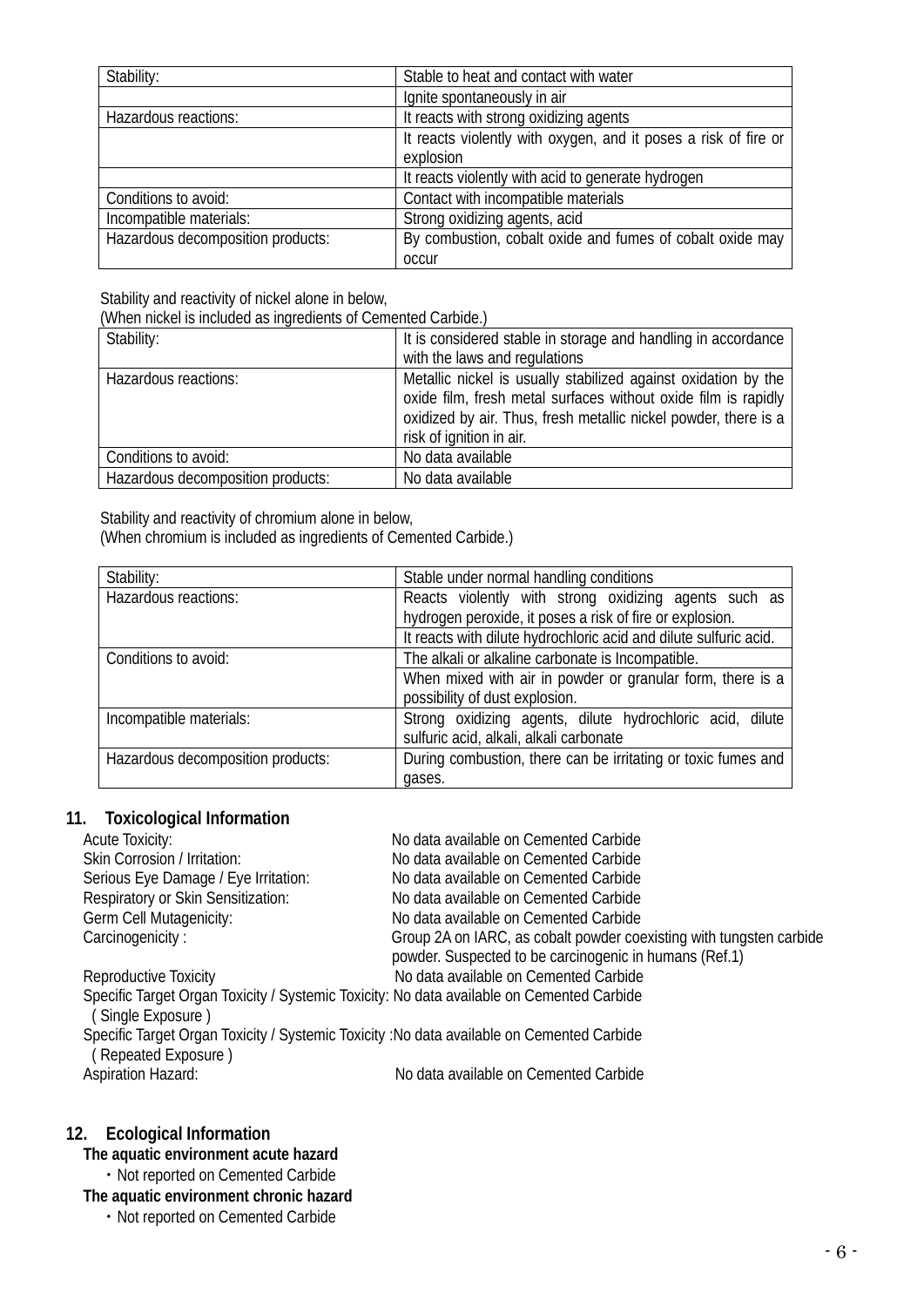## **Mobility**

・Not reported on Cemented Carbide

## **13. Disposal Considerations**

#### **Safe and environmentally desirable disposal method:**

- ・The main ingredients such as tungsten carbide, cobalt, nickel are rare metal. It is desirable to collect and recycle them.
- ・For disposal, conform to the applicable laws regarding industrial wastes such as 'Waste Disposal and Public Cleansing Law' and relevant local by laws.

## **14. Transport Information**

#### **International Regulations**

| UN Number:        | Not applicable |
|-------------------|----------------|
| UN Hazard Class:  | Not applicable |
| Marine Pollutant: | Not applicable |

 \*When transporting a powder of metallic ingredients (cobalt, nickel) for composing the Cemented Carbide, there is a possibility that it is necessary to take appropriate action in accordance with the relevant provisions established by IMO (International Maritime Organization), ICAO (International Civil Aviation Organization), IATA (International Air Transport Association).

#### **Domestic Regulations**

| Land Regulatory Information | Not applicable                                                                                                                                                                                                                  |
|-----------------------------|---------------------------------------------------------------------------------------------------------------------------------------------------------------------------------------------------------------------------------|
| UN Number:                  | Not applicable                                                                                                                                                                                                                  |
| UN Hazard Class:            | Not applicable                                                                                                                                                                                                                  |
| Marine Pollutant:           | Not applicable                                                                                                                                                                                                                  |
|                             | $\sim$ . The contract of the contract of the contract of the contract of the contract of the contract of the contract of the contract of the contract of the contract of the contract of the contract of the contract of the co |

 \*When transporting a powder of metallic ingredients (cobalt, nickel) for composing the Cemented Carbide, there is a possibility that it is necessary to take appropriate action in accordance with the relevant provisions of Ship Safety Law and the Aviation Law.

#### **Special Safety Measures**

 When transporting the dust which occur from Cemented Carbide producing process, make sure that there is no damage or corrosion or leakage of the container, to ensure implementation of the prevention of collapse of cargo.

## **15. Regulatory Information**

## ・**Law for Pollutant Release and Transfer Register(PRTR)**

| Vanadium carbide | "Class 1 designated chemical substances", Cabinet Order No.321 |
|------------------|----------------------------------------------------------------|
| Cobalt           | "Class 1 designated chemical substances", Cabinet Order No.132 |
| <b>Nickel</b>    | "Class 1 designated chemical substances", Cabinet Order No.308 |
| Chromium         | "Class 1 designated chemical substances", Cabinet Order No. 87 |

#### ・**Industrial Safety and Health Law, Ordinance on Prevention of Hazards due to Specified Chemical Substances**

**Cobalt** : The substances are defined in the Article 57-2 of the Act, and the cobalt is listed by No.172 in Appended Table9 in the Article 18-2 of the Enforcement Order as "Dangerous or Harmful Substances to be notified their names, etc."

Article 2, Paragraph 1, Items 2 and 5 of Ordinance on Prevention of Hazards due to Specified Chemical Substance, Specified chemical substance class 2, Management class 2.

When the content of cobalt and cobalt oxide is less than 1%, the Ordinance on Prevention of Hazards due to Specified Chemical Substance is not covered.

- **Nickel** :The substances are defined in [the Article 57-2 of the Act,](http://www.jniosh.go.jp/icpro/jicosh-old/japanese/country/japan/laws/01_occ/05b.html#lawA57b) and the nickel is listed by No.418 in Appended Table 9 in the Article 18-2 of the Enforcement Order as "Dangerous or Harmful Substances to be notified their Names, etc."
- **Chromium** : The substances are defined i[n the Article 57-2 of the Act,](http://www.jniosh.go.jp/icpro/jicosh-old/japanese/country/japan/laws/01_occ/05b.html#lawA57b) and the chromium is listed by No.142 in Appended Table 9 in the Article 18-2 of the Enforcement Order as "Dangerous or Harmful Substances to be notified their names, etc."